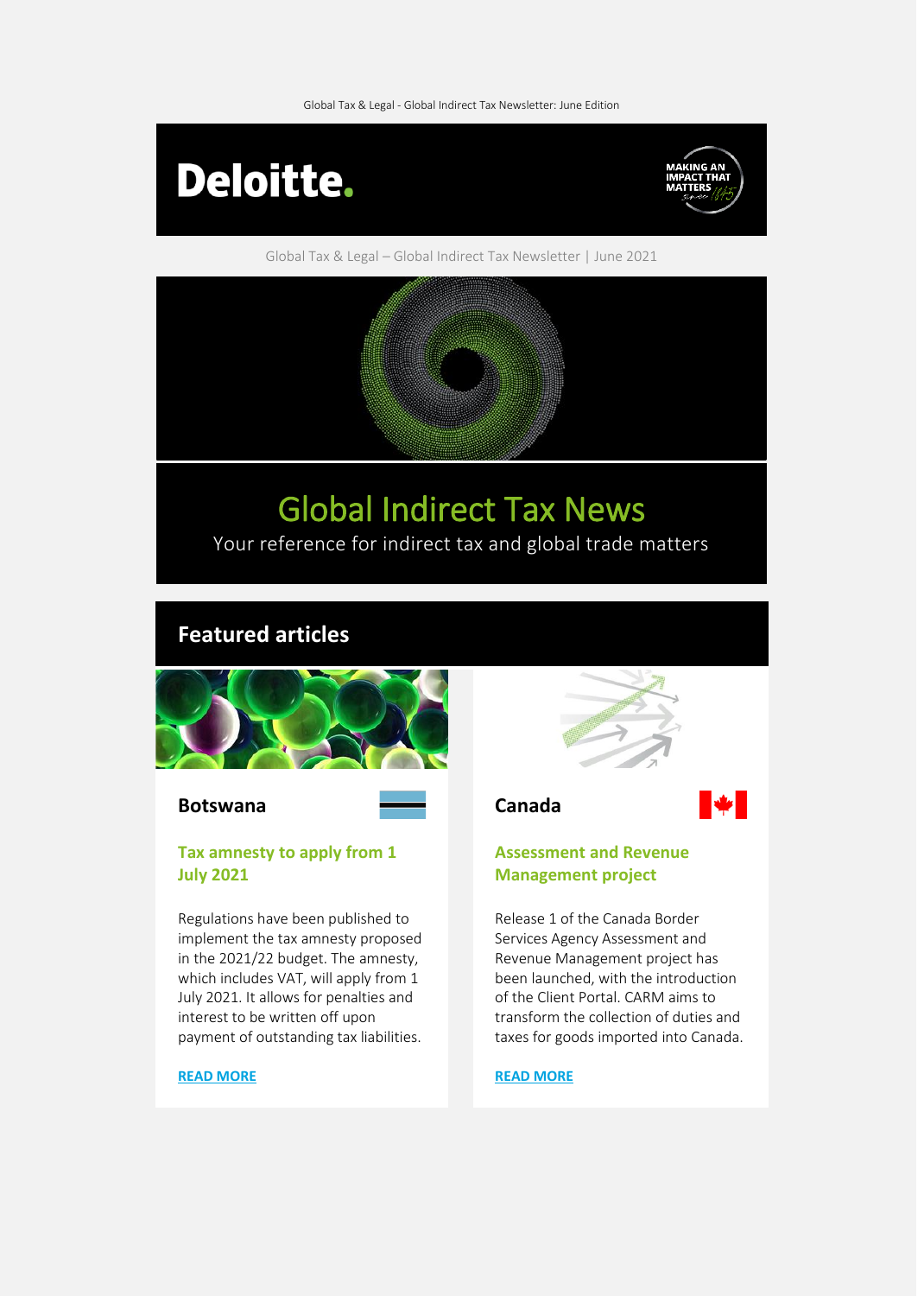

#### **Germany India**

### **CJEU decision on VAT groups and intra-entity supplies**

A recent Court of Justice of the European Union ruling concerning supplies of services from a head office of a company that was part of a VAT group in one EU member state to its branch in another member state confirmed previous jurisprudence from the court.





### **Court ruling on powers of provisional attachment**

The Supreme Court has held that the powers for the provisional attachment of property (including bank accounts) under GST law are "draconian" in nature and that all conditions prescribed by the legislation for a valid exercise of the power must be strictly fulfilled.

#### **[READ MORE](https://www.taxathand.com/article/18695/India/2021/Supreme-Court-rules-powers-of-provisional-attachment-under-GST-law-are-excessive)**

## **Other news**

**[READ MORE](https://www.taxathand.com/article/18704/Germany/2021/CJEU-decision-issued-on-VAT-groups-and-intra-entity-supplies-A-German-perspective)**